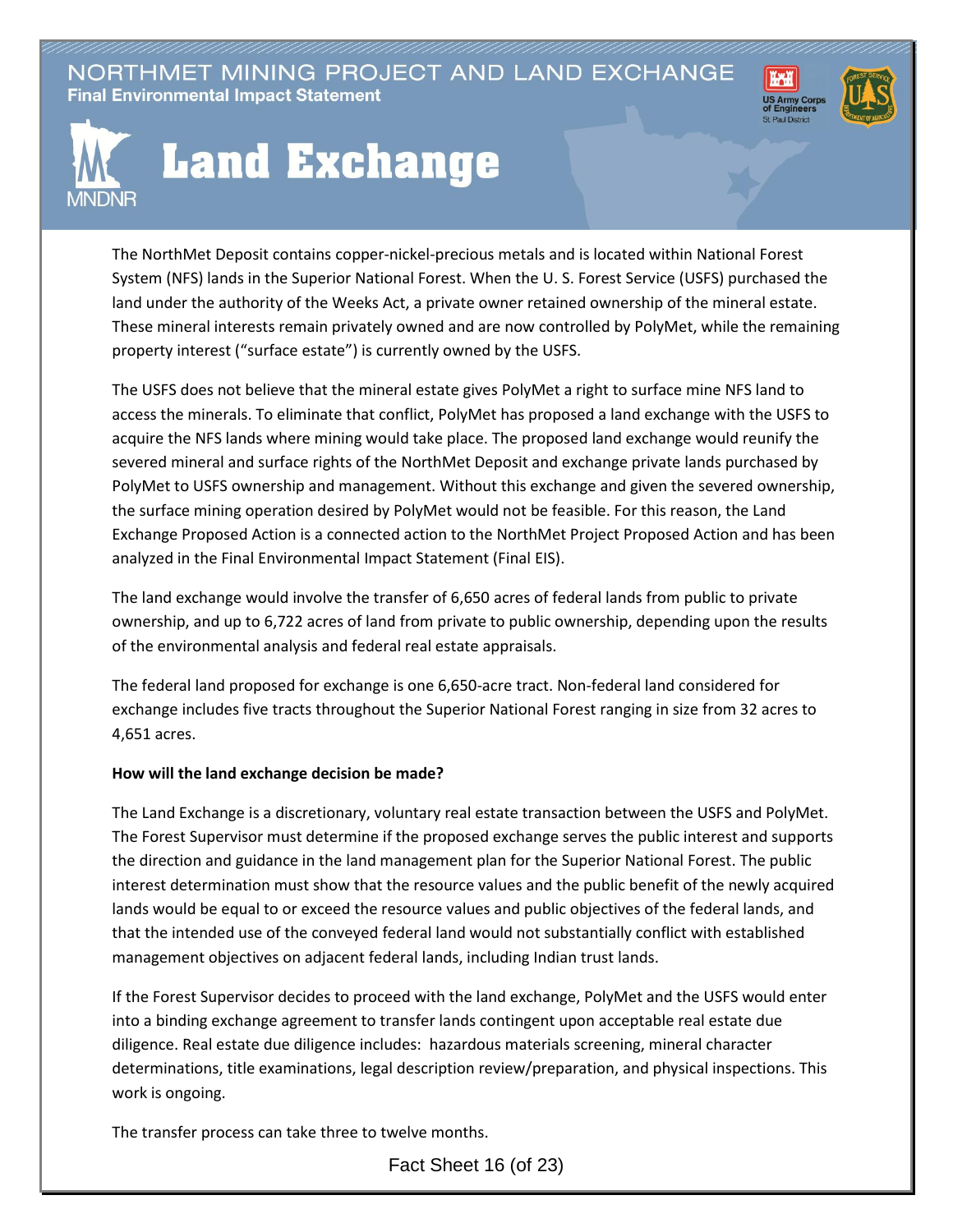## **What Are the Potential Effects of the Land Exchange Proposed Action?**

The following net changes to the federal estate would occur as a result of the Land Exchange Proposed Action. All acres and distances referenced below are "GIS" measurements, computed geometrically using mapping software.

- Net increase of about 580 acres of publicly owned land in the 1854 Ceded Territory.
- Net increase of about 95 acres of MDNR-designated public water lakes (2 miles of shoreline) and 5 miles of public water streams.
- Net increase of wild rice beds. Hay Lake contains known wild rice beds (approximately 126 acres).
- Net increase of about 506 acres of wetlands.
- Net increase to the federal estate of 376.2 acres of mapped floodplain area, and a decrease of 1,602.2 acres of unmapped floodplain area, for a net decrease of 1,226.0 acres of overall floodplain area. No increase in the flood damage potential, associated with the Land Exchange Proposed Action.
- Net increase in waterway acreage and frontage.
- Net increase of about 580 acres of vegetation land cover classification types.
- Net increase of about 625 acres of landscape-scale ecosystem types.
- Net increase of about 580 acres of vegetation land cover types for wildlife habitat.
- Mixed effects for the Canada lynx—increase in suitable habitat for lynx and for snowshoe hare (prey species), although the amount of unsuitable lynx habitat would also increase; decrease of denning habitat; and decrease within designated Lynx Analysis Units (LAUs). Critical lynx habitat would not change regardless of ownership.
- Net increase of about 507 acres of forage habitat for the gray wolf; net decrease of cover habitat.
- Net decrease in mature forest roosting habitat for northern long-eared bat; net increase in brushland foraging habitat.
- Net increase of number of occurrences or habitat availability for three state-listed species, which include the Eastern heather vole, the Laurentian tiger beetle, and the trumpeter swan.
- Decrease of 10 plant species; increase of 3 different plant species.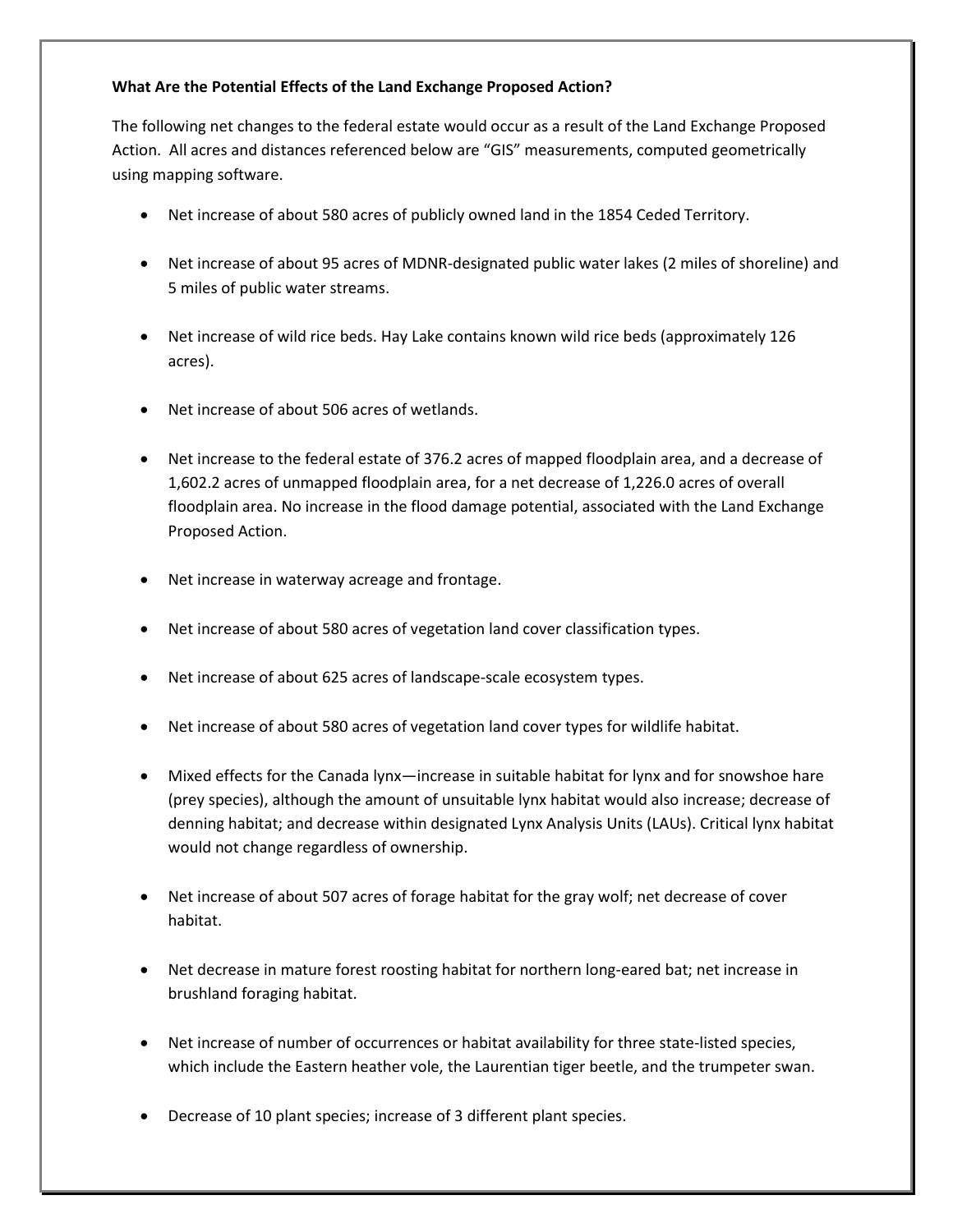- Net decrease of occurrences or habitat availability for four state-listed species, which include the little brown bat, the eastern pipistrelle, the northern goshawk, and the Quebec emerald.
- No expected changes to seven additional state-listed species, which include: moose; boreal owl; wood turtle; the yellow rail; and the taiga alpine, Freiza's grizzled skipper, and Nabokov's blue butterflies.
- Increase in watershed riparian connectivity and aquatic connectivity.
- Potential increase of nine additional fish species.
- Potential increase of six new potential Species of Greatest Conservation Need (SGCN) species.
- Socioeconomic effects:
	- o moderate positive economic effects through increased opportunity for forestry and recreation and associated employment, earnings, and revenue; and
	- $\circ$  undetermined effects for Environmental Justice populations and subsistence activitiesthere would be a loss of subsistence resources and opportunities on the federal lands, and a gain in subsistence resource and opportunities on the non-federal lands.
- Net increase in opportunities for recreational activity.
- Net increase in amount of land controlled by the USFS in the Superior National Forest with Moderate and High Scenic Integrity Objectives.
- No net increase or decrease in any wilderness areas.
- Net increase of about 307 acres of candidate Research Natural Areas (cRNAs) to the federal estate.

It is possible that not all non-federal tracts would be exchanged. The value of the non-federal tracts exchanged must equal the value of the federal lands, as determined by current real estate appraisals. The final proposed configuration of land will be presented in the USFS Record of Decision.

**For more information about the environmental review process of the NorthMet Mining Project and Land Exchange, see the Executive Summary, and Chapter 1.0 (Introduction) of the Final EIS. Also, refer to additional Fact Sheets about the NorthMet Mining Project and Land Exchange Final EIS:**

- **1. Project and Land Exchange Overview**
- **2. What is the Environmental Review Process?**
- **3. What's Changed since the Draft EIS?**
- **4. What's Changed since the Supplemental Draft EIS?**
- **5. Supplemental Draft EIS Comment Response Process**
- **6. Effective Commenting on the Final EIS**
- **7. A Guide to the Final EIS Document**